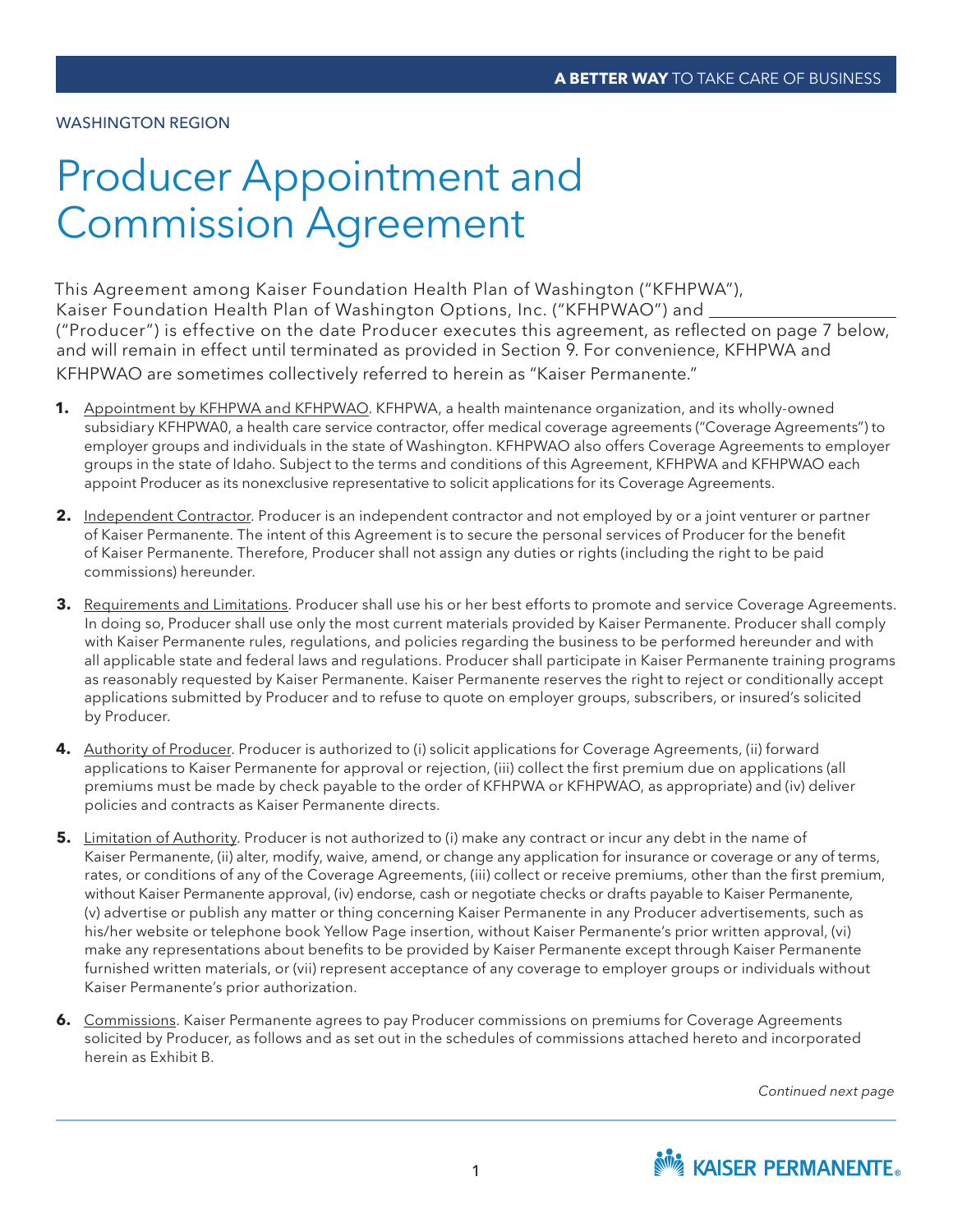- a. KFHPWA and KFHPWAO agree to pay Producer commissions on premiums for contracts solicited by Producer on behalf of KFHPWA and KFHPWAO, respectively, as set out in the schedule of commissions attached as Exhibit B.
- b. Commissions are paid only on premium actually received by Kaiser Permanente. No commission will be paid on premium Kaiser Permanente receives before the effective date or after the termination date of this Agreement. Kaiser Permanente will not pay commissions to Producer on premium received for a policy or contract after any employer group, subscriber, insured policyholder, or contract holder has notified Kaiser Permanente in writing that the Producer is no longer servicing that employer group, subscriber, or insured.
- c. Producer is not entitled to commission on any individual coverage issued as a result of conversion or portability of coverage under any group policy or contract covered by this Agreement.
- d. If Kaiser Permanente returns premium to any employer group, subscriber, or insured, Producer will be required to repay commission paid on premium so returned. At Kaiser Permanente's sole discretion, Producer shall refund to Kaiser Permanente any commission paid to it on account of such premium or Kaiser Permanente will offset such commissions against commissions otherwise due Producer.
- e. Commission shall be payable only so long as Producer is and remains properly licensed by the state, Producer is appointed by Kaiser Permanente, and this Agreement is in effect.
- f. Producer shall pay all taxes, contributions, and other sums levied or assessed on Producer because of activities hereunder or because of commissions paid by Kaiser Permanente.
- g. Producer shall send Kaiser Permanente notice ten (10) days in advance of any change in Producer's address. If Producer fails to notify Kaiser Permanente of a change in address, Kaiser Permanente may discontinue sending commission checks and terminate this Agreement in accordance with Section 9. Any commissions not claimed within one (1) year of termination of this Agreement will be forfeited and become the property of KFHPWA or KFHPWAO, as applicable.
- h. In the event that Kaiser Permanente, through inadvertent error, fails to pay commissions to Producer, it is agreed that regarding any claim upon Kaiser Permanente by Producer for payment of such commissions, Kaiser Permanente shall be obligated to pay to Producer only those commissions due and payable to Producer during the one year period (365 days) prior to the date on which Kaiser Permanente receives the first notice of the claim. Producer waives any right to earned but unpaid commissions due and payable by Kaiser Permanente to Producer over one year (365 days) prior to the date on which Kaiser Permanente receives the first notice of Producer's claim for payment.
- i. In the event that Kaiser Permanente, through inadvertent error, overpays commissions to Producer, it is agreed that regarding any claim upon Producer by Kaiser Permanente for payment of such commissions, Producer shall be obligated to pay to Kaiser Permanente only those commissions due and payable to Kaiser Permanente during the one year (365 days) period prior to the date on which Producer receives the first notice of the claim. Kaiser Permanente waives any right to unearned but paid commissions due and payable by Producer to Kaiser Permanente over one year (365 days) prior to the date on which Producer receives the first notice of Kaiser Permanente's claim for payment. Alternatively, Kaiser Permanente may debit Producer's Kaiser Permanente account for the amount of any such overpayments.
- **7.** Licenses. Producer shall, throughout the duration of this Agreement, maintain a valid license issued by the state of Washington and/or the state of Idaho, as appropriate, authorizing Producer to sell and service the Coverage Agreements and any other licenses legally required by Producer to provide the services set forth in this Agreement. Producer shall notify Kaiser Permanente immediately in the event of loss or suspension of such license.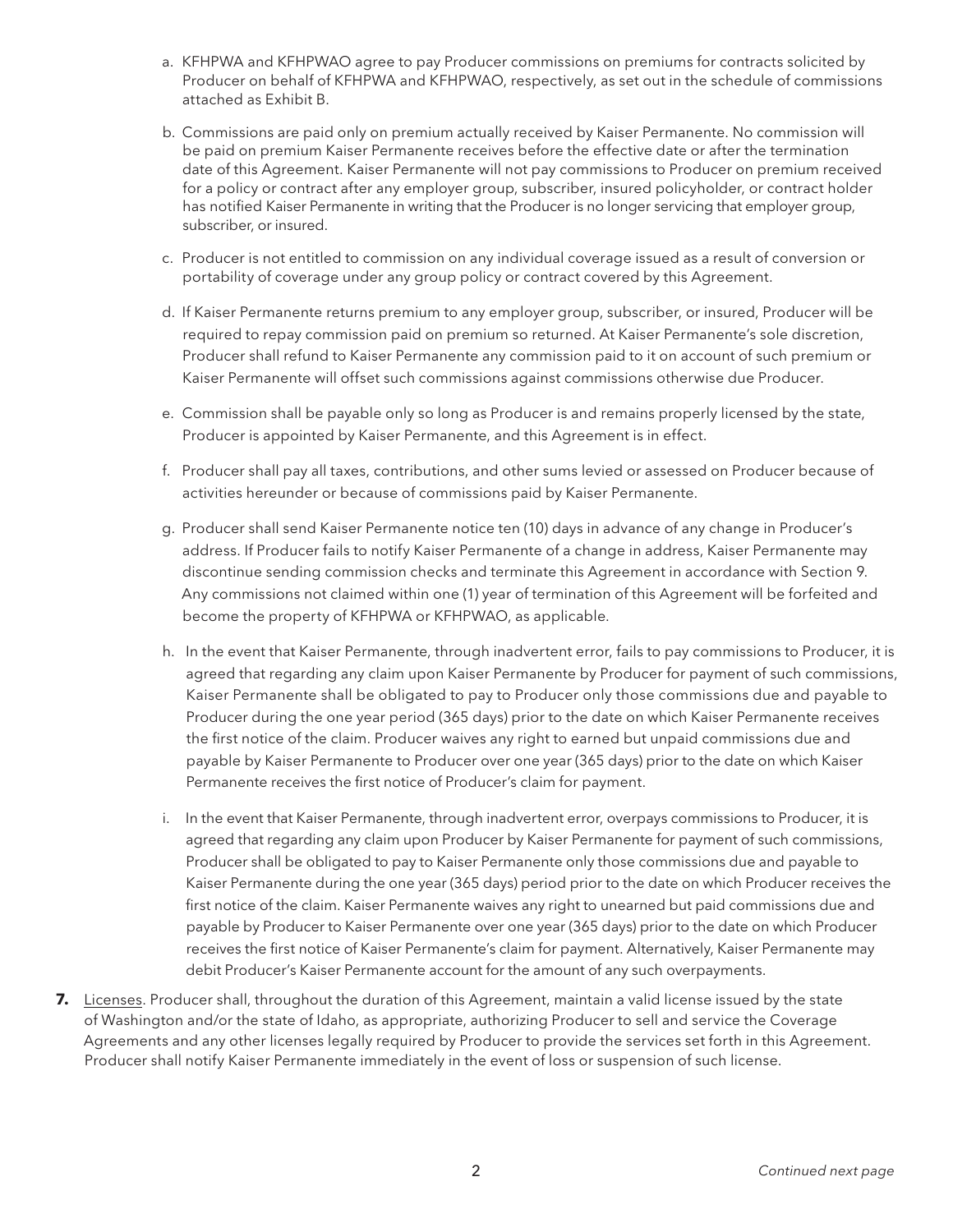- **8.** Authorized Persons. Producer warrants that the Producer Information Form, attached hereto and incorporated herein as Exhibit A, is true and complete and that Producer is duly licensed by the state of Washington and/or the state of Idaho to transact health insurance. Producer warrants that Exhibit A contains a complete and accurate list of persons who are authorized to represent Kaiser Permanente on account of appointment on behalf of Producer and that all such persons are currently licensed by the state of Washington and/or the state of Idaho to transact health insurance. Producer agrees to provide Kaiser Permanente with written notice of any and all status changes in the list of persons set forth in Exhibit A promptly, but in no event more than five (5) days after the occurrence of such change. Status changes shall include, but not be limited to, the institution of any disciplinary proceedings against Producer or any such persons relating to any license issued to any such person by the state of Washington and/or the state of Idaho.
- **9.** Term and Termination. This Agreement will be effective on the date Producer executes this agreement page 7 below. This Agreement will remain in effect until terminated pursuant to this section.
	- a. Any party to this Agreement may terminate this Agreement for any reason by giving sixty (60) days advance written notice to the other party.
	- b. This Agreement shall terminate immediately and without notice upon the occurrence of any of the following: (i) Producer's death; (ii) Producer's insurance license being denied, restricted, revoked, or suspended by any public authority; (iii) Producer's loss of or failure to obtain the full required errors and omissions insurance coverage; (iv) Producer's business being sold, transferred, or merged without Kaiser Permanente's appointment of a successor Producer; (v) Producer's insolvency or failure to remit balances to Kaiser Permanente in accordance with this Agreement; (vi) Producer's commission of fraud or engagement in intentional misconduct; (vii) Producer's failure to adhere to the rules and procedures of Kaiser Permanente, the state of Washington, the state of Idaho or the Center for Medicare and Medicaid Services (formerly, the Health Care Financing Administration) which apply to Producer's obligations under this Agreement; or (viii) Producer's material breach of this Agreement.

Upon termination, Producer agrees to immediately provide Kaiser Permanente with the following:

- c. All policies, subscriber agreements, contracts, applications, marketing packets, proprietary records, documents, and Producer supplies of any kind furnished by Kaiser Permanente to Producer.
- d. A verified list of the Kaiser Permanente certificate holders for each master policy affected.
- e. All pertinent information regarding those certificate holders.
- f. Any other related information that Kaiser Permanente reasonably requests.

Indemnification. Producer agrees to indemnify and hold Kaiser Permanente harmless from any and all liability, loss, cost, damage, expense, or attorney fees arising out of Producer's violation of this Agreement or Producer's failure to conform to the provisions of this Agreement. Producer agrees to reimburse Kaiser Permanente for any legal fees or other expenses Kaiser Permanente incurs in enforcing Producer's obligation under this Agreement.

- **10.** Insurance. During the term of this Agreement, and, if the coverage is provided on a "claims-made" basis, for a period of four (4) years after termination of this Agreement, Producer shall procure and maintain, at Producer's sole cost and expense, the following insurance coverages:
	- a. Producer's Errors and Omissions Insurance. Producer's Errors and Omissions (E & O) Insurance in an amount of not less that one million dollars (\$1,000,000) per occurrence and one million dollars (\$1,000,000) annual aggregate, the annual aggregate to apply separately for each producer who is insured under the policy (or policies) purchased by Producer. A combination of primary and excess/ umbrella policies can be used to satisfy the liability limits requirement.
	- b. If Producer has a claims-made based policy (or policies) and such policy (or policies) are cancelled or not renewed, Producer agrees to exercise any option contained in said policy (or policies) to extend the reporting period to the maximum period permitted; provided, however, that Producer need not exercise such option if the suspending insurer will accept all prior claims. If Producer acquires a new E&O insurer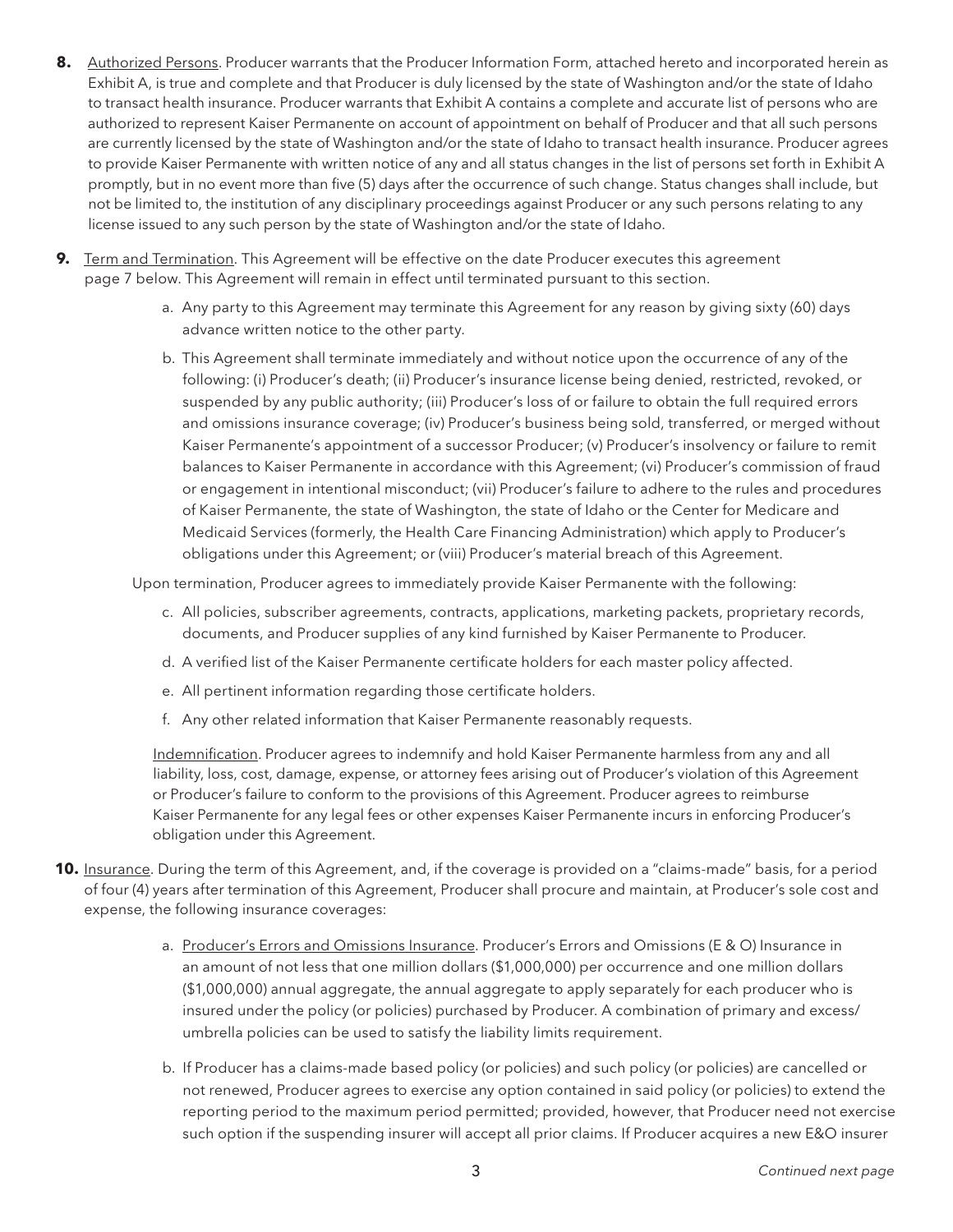to replace an existing E&O insurer, and if Producer elects not to purchase extended reporting coverage or if extended reporting coverage is not available, Producer will assure that the new insurer's policy provides prior acts coverage.

- c. Producer shall also require that each of its subcontractors, if any, carry insurance with the same minimum limits as required herein for Producer. None of the foregoing requirements as to the type and limits of insurance to be maintained by Producer and its subcontractors are intended to and shall not in any manner limit or qualify the liabilities and obligations assumed by Producer under this Agreement. Producer's and its subcontractors' insurance policies shall:
- d. Be issued by companies that are admitted insurers in the jurisdiction in which the services or products are being provided;
- e. Be primary and noncontributory with any Kaiser Permanente insurance;
- f. Name Kaiser Permanente as an additional insured; and
- g. Provide Kaiser Permanente with thirty (30) days prior written notice of cancellation, non-renewal, or material change in the form or limits of coverage. Producer shall provide proof of insurance upon request. Notwithstanding any other provision of this Agreement, failure to provide the certificates of insurance shall be grounds for immediate termination of this Agreement.
- **11.** Producer of Record. For purposes of this Agreement, a "Producer of Record" is a letter received on employer group letterhead designating the Producer to service its policy or contract with Kaiser Permanente. If a Producer presents Kaiser Permanente with a Producer of Record requesting a change of Producer by an employer group, Kaiser Permanente will give written notice of the request to the existing Producer at least ten (10) days before making a change in commission payments. The change in payments will become effective the first of the month that begins ten (10) or more days following the date Kaiser Permanente provides such notice. For all off-anniversary replacements of Producer, commission will be paid at the existing commission level to the replacing Producer. A Producer of Record for individual subscribers and insureds will not be accepted.
- **12.** Confidentiality. Producer agrees that certain information supplied by Kaiser Permanente is proprietary and confidential, including, but not limited to, subscriber agreements, policies, contracts, and rating and underwriting guidelines, and that Producer will maintain the confidentiality of that information. Kaiser Permanente and Producer have entered into, or will enter into concurrent with entering into this Agreement, a Business Associate Agreement for purposes of complying with federal law protecting the privacy of health information.
- **13.** Producer Website.
	- a. General. Subject to the terms of this Section 14, Kaiser Permanente grants Producer a nonexclusive license to use and access information via the Kaiser Permanente producer website as necessary to Producer's performance of services under the Appointment and Commission Agreement. No ownership of intellectual or other property rights in data accessed on or used from the Kaiser Permanente producer website is transferred from Kaiser Permanente to Producer.
	- b. Authorized Users. Producer shall permit only current employees or Producers of Producer to use or access any information via the Kaiser Permanente producer website. Use or access to the Kaiser Permanente producer website shall be as necessary to implement the Appointment and Commission Agreement only. Such employees or Producers shall be required to "accept" the Kaiser Permanente producer website User Agreement prior to accessing the Kaiser Permanente producer website. Upon acceptance, such employees or Producers will be Authorized Users. Producer shall enforce compliance with User Agreements and Producer and respective Authorized Users shall be jointly and severally liable for any breach perpetrated by an Authorized User.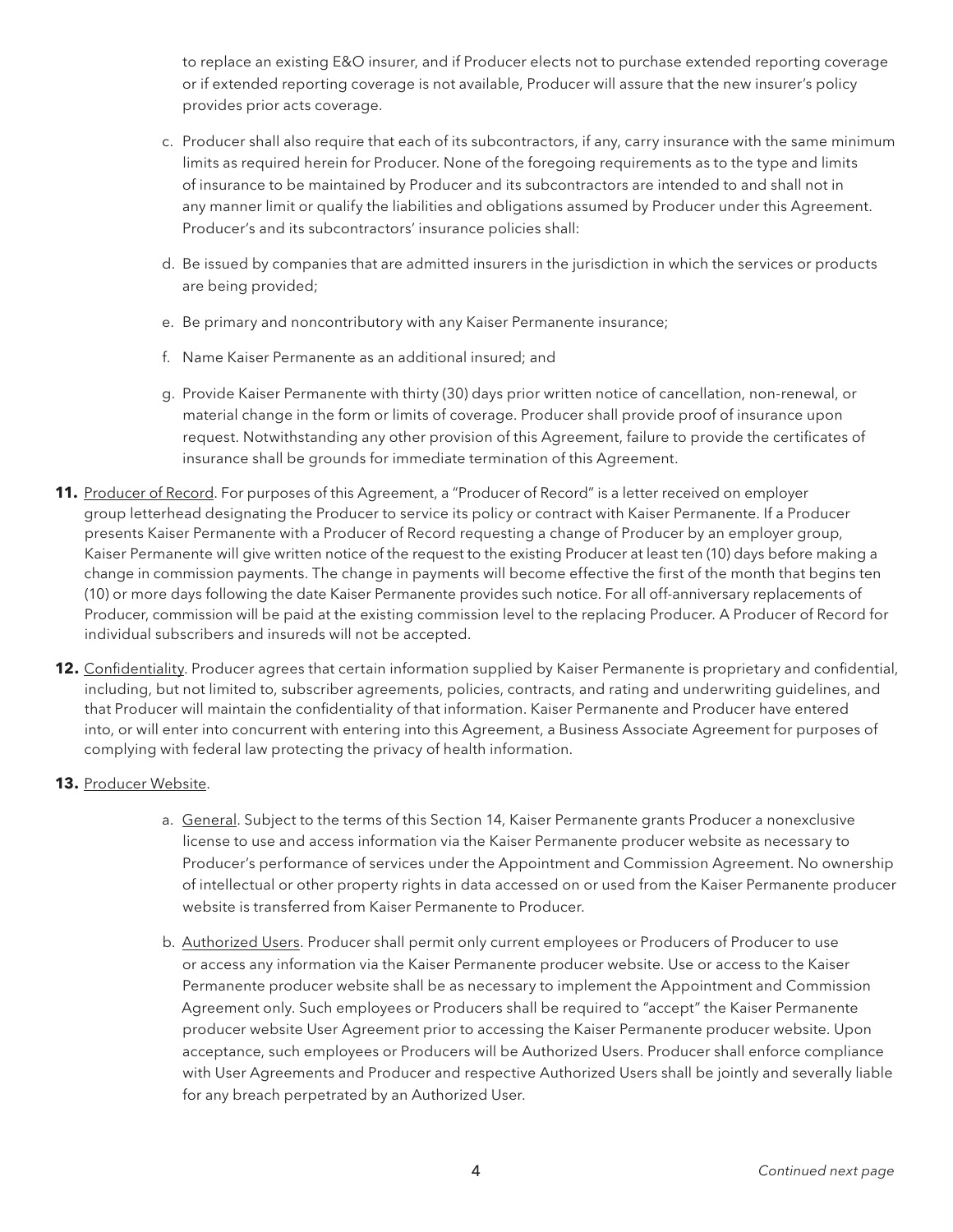- c. User Accounts. In coordination with the Kaiser Permanente Producer Operations Department, Producer shall create and deactivate user accounts as necessary. Producer shall deactivate user accounts as soon as possible after access is no longer necessary for performance under the Appointment and Commission Agreement, or the Producer's employee or Producer relationship with the Authorized User is terminated. Notwithstanding this, Kaiser Permanente may deactivate any user account at any time, for any reason, with or without notice to Producer or the Authorized User involved.
- d. Disclaimer and Warranties. Access to the Kaiser Permanente producer website is provided to Producer as a convenience to Producer in the performance of Producer's duties under the Appointment and Commission Agreement. Kaiser Permanente will make reasonable efforts to ensure information available on the Kaiser Permanente producer website is accurate; however, Kaiser Permanente provides no assurances or representations as to the accuracy of data accessible on the Kaiser Permanente producer website. KAISER PERMANENTE MAKES AND PRODUCER RECEIVES NO WARRANTY, EXPRESS OR IMPLIED, UNDER THIS AGREEMENT, AND ALL WARRANTIES OF MERCHANTABILITY AND FITNESS FOR A PARTICULAR PURPOSE ARE EXPRESSLY EXCLUDED.

#### **14.** General Provisions.

- a. Enforceability. If any part of this Agreement shall be invalid or unenforceable under applicable law, such part shall be ineffective to the extent of such invalidity or unenforceability only, without in any way affecting the remaining parts of this Agreement.
- b. Notice. Any notice called for hereunder will be deemed properly given if (i) sent by certified mail, return receipt requested, (ii) personally delivered, (iii) dispatched by any form of private or governmental express mail or delivery service providing receipted delivery, to the following addresses or to such other address as either Party may designate by notice in accordance with this Section:

#### **If to KFHPWA:**

 Kaiser Foundation Health Plan of Washington 320 Westlake Ave N Suite 100 Seattle, WA 98109 Attn: Producer Operations

#### **If to KFHPWAO:**

 Kaiser Foundation Health Plan of Washington Options, Inc. 320 Westlake Ave. N. Suite 100 Seattle, WA 98109 Attn: Producer Operations

#### **If to Producer:**

| City<br><u> 1980 - Johann John Stoff, deutscher Stoff und der Stoff und der Stoff und der Stoff und der Stoff und der Sto</u> | State ZIP |
|-------------------------------------------------------------------------------------------------------------------------------|-----------|

 Notice will be deemed given on the earlier of (i) actual receipt by the receiving party, (ii) the date shown on a facsimile transmission confirmation, (iii) the date reflected on a signed delivery receipt, or (iii) two (2) business days following tender of delivery or dispatch by express mail or delivery service.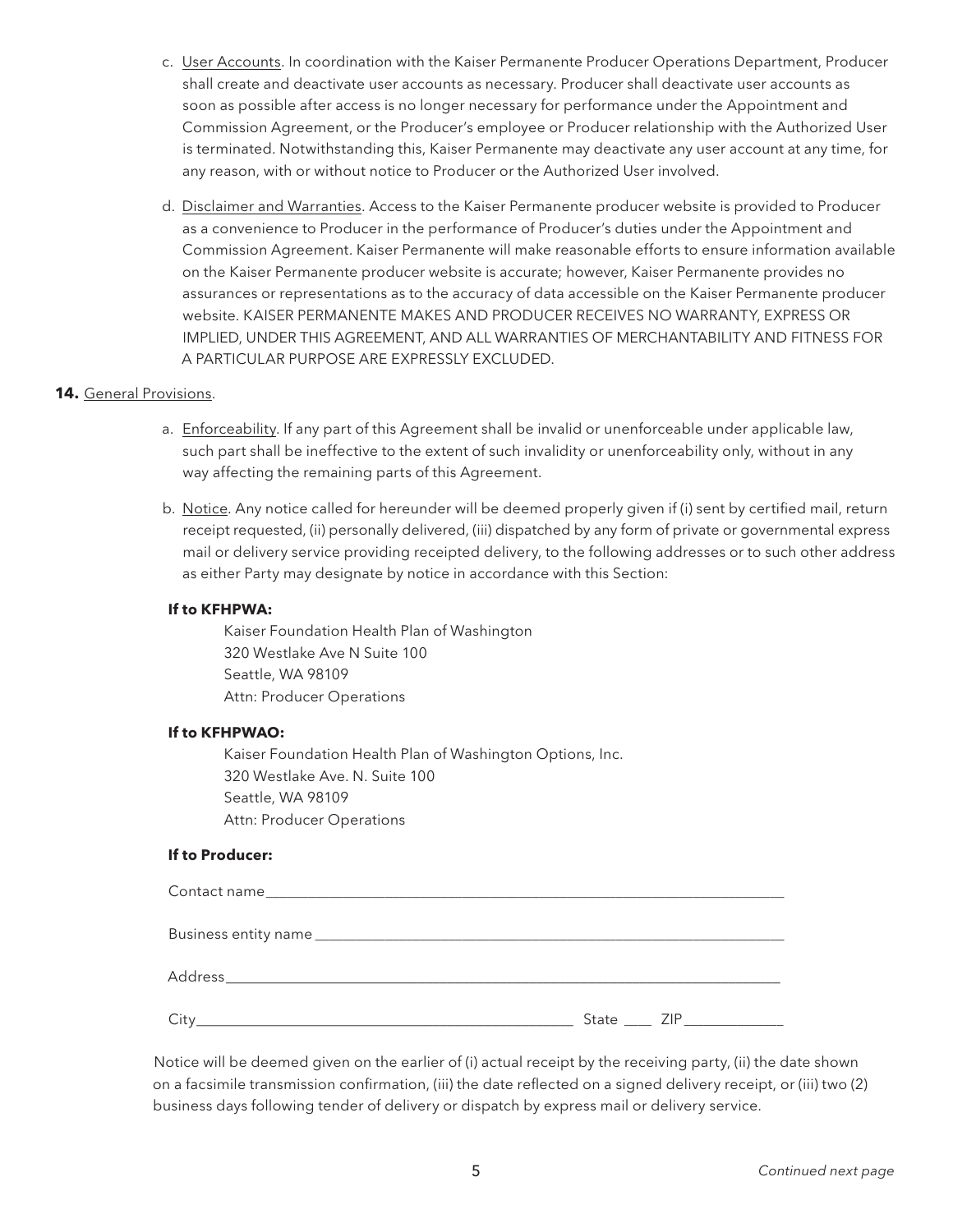- c. Records. Producer agrees to maintain and make available for inspection run records and complete books of all activities of Producer under or in connection with this Agreement which may be required by Kaiser Permanente, the state of Washington, the state of Idaho, the Centers for Medicare and Medicaid Services and any other governmental entity or regulatory agency with authority over Kaiser Permanente or Producer for a period of ten (10) years following the termination of each policy and contract. Such books and records shall be available to Kaiser Permanente and the above entities and agencies within five (5) calendar days after their request.
- d. Amendment. No additions, amendments, modifications, or waivers of any of the provisions of this Agreement shall be valid unless in writing and signed by Kaiser Permanente.
- e. Assignment. No assignment of this Agreement by Producer shall be considered valid unless Kaiser Permanente accepts such assignment in writing. Such consent shall not be unreasonably withheld or denied. This Agreement shall be binding upon the administrators, executors, successors, and assignees of the parties hereto.
- f. Interpretation. Notwithstanding any other provision of this Agreement, each party hereto shall be solely responsible for its own duties and obligations hereunder. Accordingly, neither KFHPWA nor KFHPWAO shall be held responsible for the actions of the other under this Agreement, even though the Agreement refers to them collectively as "Kaiser Permanente."
- g. Governing Law. This Agreement shall be governed by and continued in accordance with the laws of the state of Washington and United States of America. Any state or federal provisions required to be in this Agreement by these laws shall bind Kaiser Permanente and Producer whether or not expressly provided in this Agreement. In the event any suit or action is brought by either party under the provisions of this Agreement, venue shall lie in King County, Washington.
- h. **Entire Agreement**. This Agreement, along with the Business Associate Agreement referenced above, constitutes the entire understanding between Producer and Kaiser Permanente. This Agreement hereby terminates and supersedes all other appointments or agreements between Producer and Kaiser Permanente.
- i. Confidentiality. Producer shall ensure Authorized Users comply with the privacy, security, password protection, and confidentiality terms of their User Agreements and Producer's Appointment and Commission Agreement and Business Associate Agreement.
- j. Limitation of Liability. IN NO EVENT WILL KAISER PERMANENTE BE LIABLE FOR ANY LOSS OF OR DAMAGE TO REVENUES, PROFITS OR GOODWILL OR OTHER SPECIAL, INCIDENTAL, INDIRECT, CONSEQUENTIAL, EXEMPLARY, OR PUNITIVE DAMAGE OF ANY KIND RESULTING FROM THE LICENSE GRANTED HEREUNDER, INCLUDING WITHOUT LIMITATION ANY INTERRUPTION OF BUSINESS, EVEN IF KAISER PERMANENTE WAS ADVISED, KNEW OR SHOULD HAVE KNOWN OF THE POSSIBILITY OF SUCH DAMAGES. KAISER PERMANENTE SHALL NOT BE LIABLE TO LICENSEE FOR ANY LOSS OR DAMAGE WHATSOEVER OR HOWSOEVER CAUSED ARISING DIRECTLY OR INDIRECTLY IN CONNECTION WITH ACCESS TO OR USE OF THE KAISER PERMANENTE PRODUCER WEBSITE, EXCEPT TO THE EXTENT SUCH LIABILITY MAY NOT BE LAWFULLY EXCLUDED.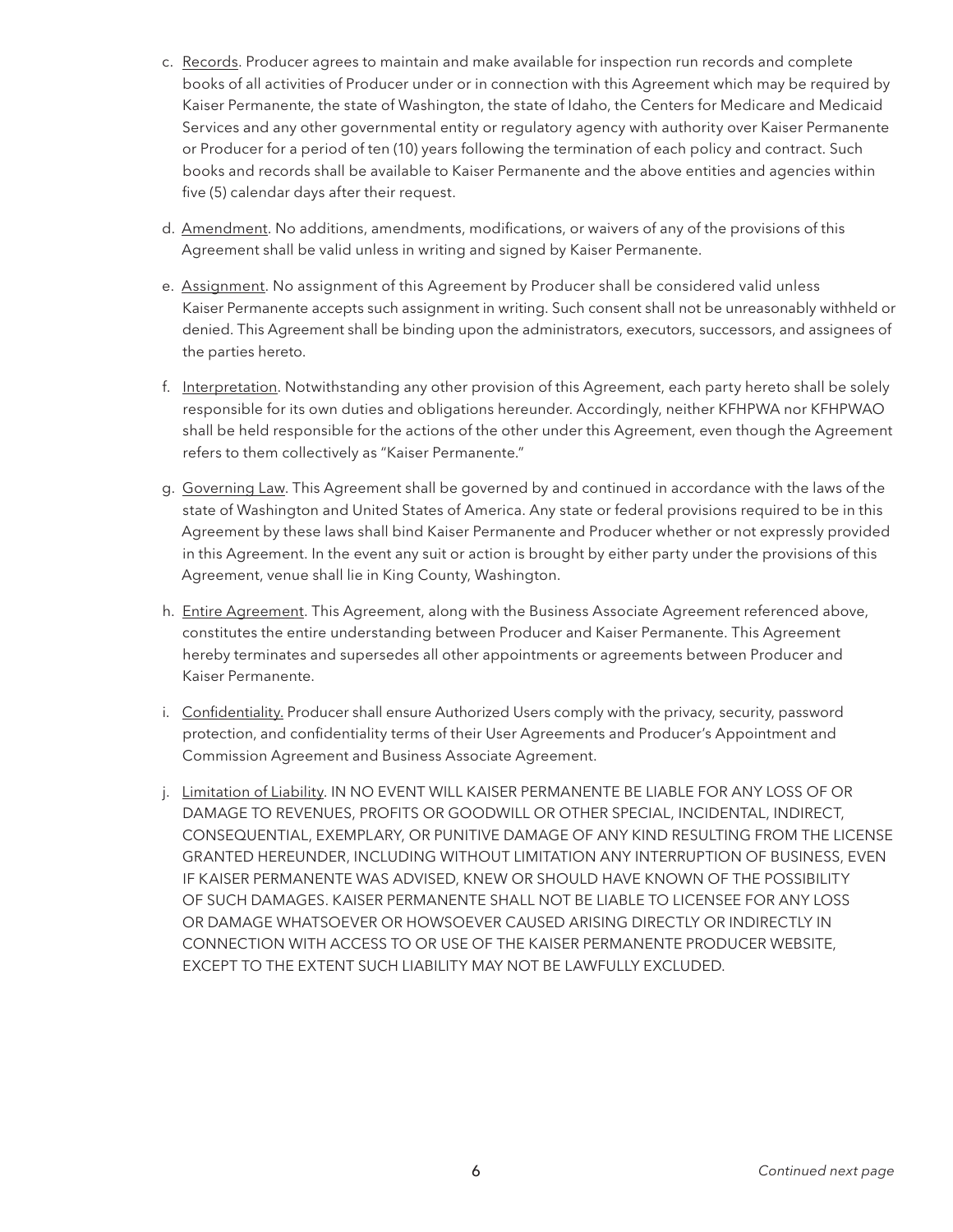### **We're looking forward to having you represent us. Please sign below and complete the one-page form titled EXHIBIT A. Mail the entire document back to us, making sure to keep a copy for yourself.**

In witness of the foregoing, the parties have executed this Agreement below.

Kaiser Foundation Health Plan of Washington and Kaiser Foundation Health Plan of Washington Options, Inc.

Joseph E. Smith

Vice President Marketing, Sales and Business Development

Producer \_\_\_\_\_\_\_\_\_\_\_\_\_\_\_\_\_\_\_\_\_\_\_\_\_\_\_\_\_\_\_\_\_\_\_\_\_\_\_\_\_\_\_\_\_\_\_\_\_\_\_\_\_\_\_\_\_\_\_\_\_\_\_\_\_\_\_\_\_\_\_\_\_\_\_\_(Business entity name)

By \_\_\_\_\_\_\_\_\_\_\_\_\_\_\_\_\_\_\_\_\_\_\_\_\_\_\_\_\_\_\_\_\_\_\_\_\_\_\_\_\_\_\_\_\_\_\_\_\_\_\_\_\_\_\_\_\_\_\_\_\_\_\_\_\_ Date \_\_\_\_\_\_\_\_\_\_\_\_\_\_\_\_\_\_\_\_\_\_\_\_\_\_\_\_\_\_\_ Signature required

By: Date \_\_\_\_\_\_\_\_\_\_\_\_\_\_\_\_\_\_\_\_\_\_\_\_\_\_\_\_\_\_\_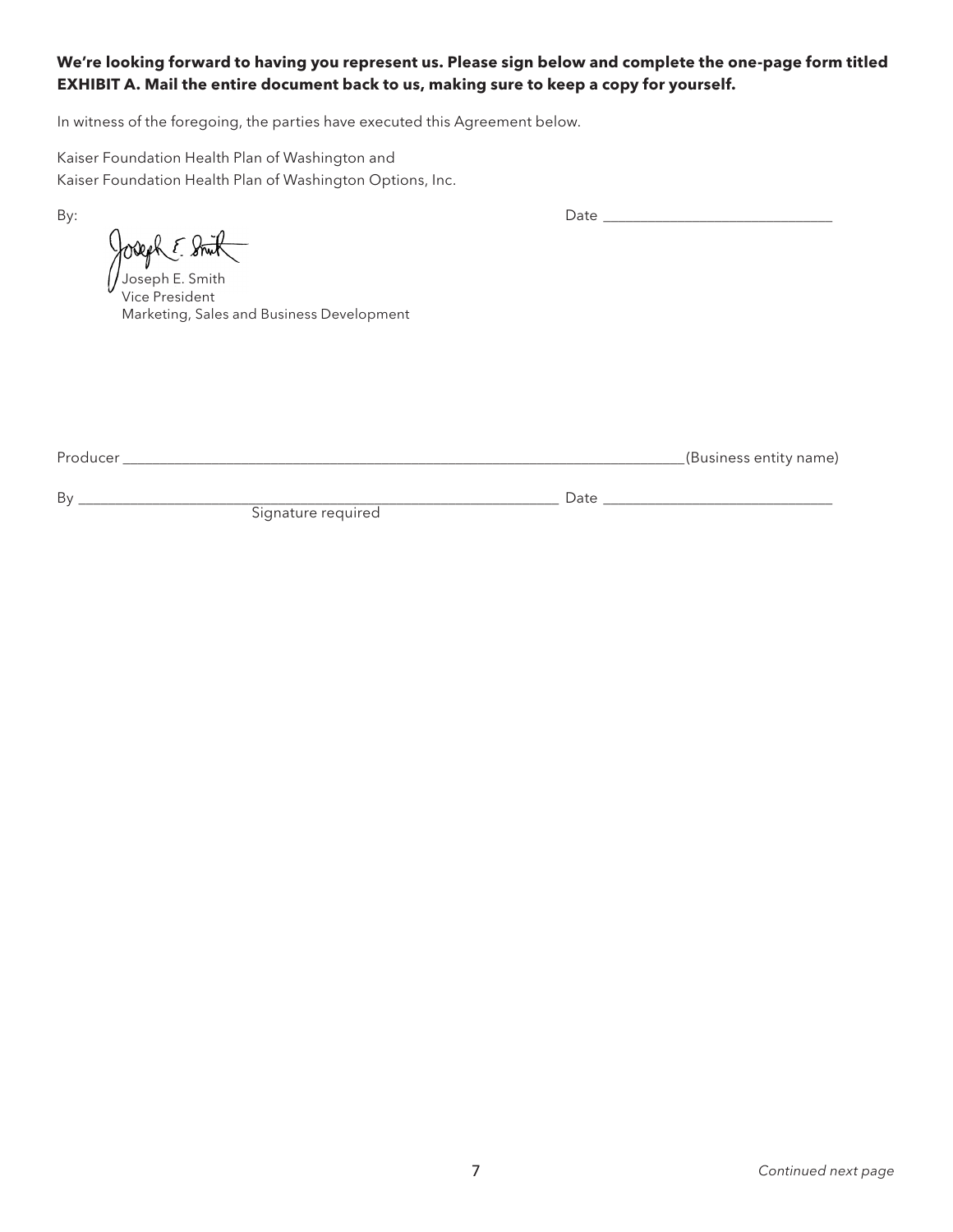

Exhibit A Kaiser Foundation Health Plan of Washington and Kaiser Foundation Health Plan of Washington Options, Inc. Producer Information Form

| <b>Business Profile</b>                                                                                              |                                                                                                           |  |  |
|----------------------------------------------------------------------------------------------------------------------|-----------------------------------------------------------------------------------------------------------|--|--|
| Legal name of Producer: Legal name of Producer: Legal name of Producer: Legal name of Producer: Legal name of $\sim$ |                                                                                                           |  |  |
| $\Box$ Corporation $\Box$ Partnership $\Box$ Sole Proprietor $\Box$ Other (e.g. LLC, LLP, etc.)                      |                                                                                                           |  |  |
| What types of licenses does the Producer hold in:                                                                    |                                                                                                           |  |  |
|                                                                                                                      |                                                                                                           |  |  |
| Producer(s) name: (List all Producers who are affiliated)                                                            |                                                                                                           |  |  |
|                                                                                                                      |                                                                                                           |  |  |
|                                                                                                                      |                                                                                                           |  |  |
|                                                                                                                      |                                                                                                           |  |  |
|                                                                                                                      |                                                                                                           |  |  |
|                                                                                                                      | Social Security Number or Federal Tax ID Number: ________________________________                         |  |  |
| Attachments to the Producer Information Form                                                                         |                                                                                                           |  |  |
| qualified to offer:                                                                                                  | Please attach all applicable licenses and insurance coverages for which you/your company are licensed and |  |  |
| • State of Washington and/or state of Idaho Producer license                                                         |                                                                                                           |  |  |
| • Proof of Insurance coverages                                                                                       |                                                                                                           |  |  |
| General Background                                                                                                   |                                                                                                           |  |  |
|                                                                                                                      |                                                                                                           |  |  |
| (Please attach a copy of Producer's Errors and Omissions policy cover sheet)                                         |                                                                                                           |  |  |
| Comments:                                                                                                            |                                                                                                           |  |  |
|                                                                                                                      |                                                                                                           |  |  |

This information is strictly confidential and will be used only by Kaiser Permanente management to evaluate your qualifications as an appointed Producer. Kaiser Permanente reserves the right to decline your application.

Signature required

Producer representative \_\_\_\_\_\_\_\_\_\_\_\_\_\_\_\_\_\_\_\_\_\_\_\_\_\_\_\_\_\_\_\_\_\_\_\_\_\_\_\_\_\_\_\_ Date \_\_\_\_\_\_\_\_\_\_\_\_\_\_\_\_\_\_\_\_